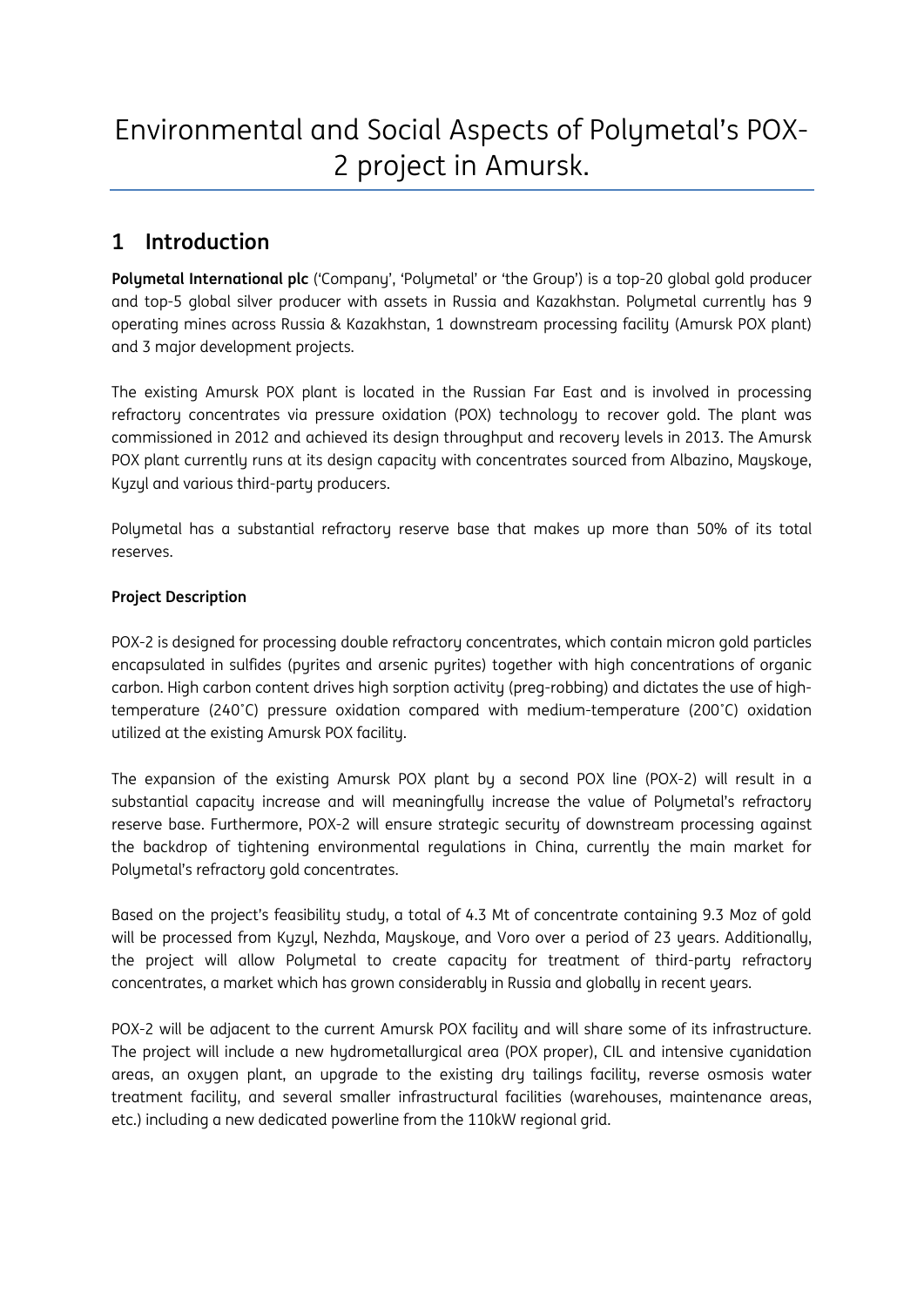Starting in 2024, the expansion will result in improved effective gold recovery from concentrate (incremental production of ~30–35 Koz of GE p.a. from the same amount of feedstock, recovery improvement from 90% to 96%), as well as bring down processing and transportation costs resulting in USD100-110m p.a. incremental EBITDA and lower TCC by USD100–150/oz for each of the abovementioned operations.

POX-2 will also further Polymetal's sustainable development strategy. The environmental footprint of the Company's value chain will shrink drastically on the back of substantial reductions in air pollution, water usage, and solid toxic waste.

# **2 Sustainability at the Company Level**

The Group applies highest standards of corporate governance and disclosure and best business practices. Polymetal has been guided by the principles of the UN Global Compact since 2009, Cyanide Code since 2016, the Company commits to UNDHR, ILO and EBRD Environmental and Social Policy and uses GRI G4 guidelines for sustainability reporting. Management is outspoken to reinforce the safety culture across the organization. The Group tightened safety procedures and intensified training programmes across all its mining operations, through which the Company strives for 0 fatalities going forward (1 fatality was recorded in 2018 vs 2 fatalities in 2017).

Polymetal has a strict Environmental Policy in place which focuses on continuous improvement, risk reduction, best practice and compliance. The Group's efforts have been recognized by Sustainalytics, which ranked the company as Outperformer (1st among 47 mining companies included in 2018 Sustainalytics report).

# **3 Anticipated Environmental Impacts of POX-2**

# **3.1 Introduction**

The existing Amursk POX plant is located near the city of Amursk with the closest residential areas being 5km away. The environmental impact of POX-2 has been preliminarily assessed as part of the engineering study including atmosphere air, surface and underground water bodies.

The on-site ambient monitoring program, forms the basis for periodic/continuous studies of atmospheric air, emissions from processing equipment, surface and groundwaters, as well as the assessment of the effectiveness of air purification plants and wastewater treatment plants. In general, POX can be considered to have a reduced environmental impact compared to the common alternative refractory processes BIOX (bio oxidation) and roasting due to lower effluent levels, particularly arsenic content , lower cyanide usage and lower SO2 (sulfur dioxide) and AS2O3 (arsenic trioxide) emissions.

Amursk POX plant was recertified for compliance with the requirements of ISO 14001 in 2019 and for ISO 45001 in 2018. Audit for compliance with ISO 45001 is planned for December 2019. The ESIA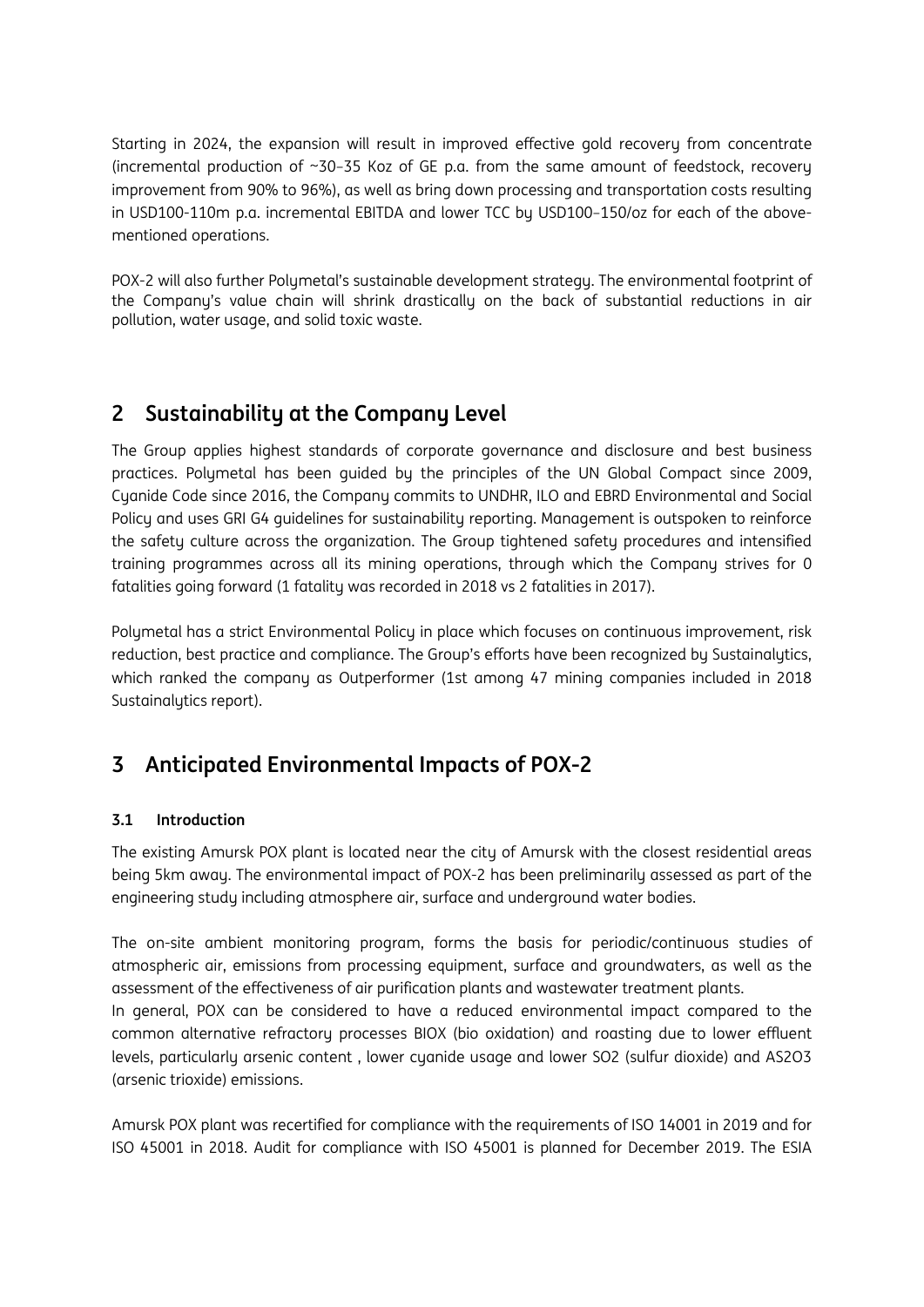(Environmental and Social Impact Assessment) for POX-2 is expected to be finalized in 3Q 2019. All environmental permits for Amursk POX are in place, with new permits for POX-2 expected in 2020.

In April 2019, the Amursk POX plant became the second gold production operation in Russia and FSU which has been certified as being in full compliance with the International Cyanide Management Code (Cyanide Code) as both a gold mining company and separately as a cyanide transporter by the International Cyanide Management Institute (ICMI).

# **3.2 Air Quality**

All predicted values for ambient air quality after the completion of POX-2 are within the maximum permissible concentration levels set by Russian law. This applies to both on-site values and the background concentration in the closest residential areas. For further details, see Table 1.

| <b>Substance</b>                    | Maximum permissible<br>concentration at site | <b>Maximum permissible</b><br>background concentration<br>for residential areas |
|-------------------------------------|----------------------------------------------|---------------------------------------------------------------------------------|
| Sulphur dioxide (SO <sub>2</sub> )  | $0,5$ mg/m                                   | $0,015$ mg/m                                                                    |
| Nitrogen dioxide (NO <sub>2</sub> ) | $0,2$ mg/m                                   | 0,079 mg/m                                                                      |
| Nitrogen oxide (NO)                 | $0,4$ mg/m                                   | $0,044$ mg/m                                                                    |
| Dust                                | $0,95$ mg/m                                  | $0,229$ mg/m                                                                    |
| Hydrogen cyanide                    | $0,01$ mg/m                                  |                                                                                 |
| Sulphuric acid                      | $0,3 \text{ mg/m}$                           |                                                                                 |
| Chlorides, NH3, PCDD/F              |                                              |                                                                                 |

Table 1: Air concentration levels that shall not be exceeded

In terms of air pollution controls, the Amursk POX plant uses a venture scrubber to removes dust and particles from exhaust streams of hydrometallurgical processes and a (КФЕ-48А) bag filter for the melting process. Waste filters and gas absorption residues are handed over to a contracted licensed organization for disposal. In order to reduce dust emission during further production processes, such as crushing, sieving, mixing, transportation of raw material as well as during incineration, calcining, drying and refining, different types of dust and gas treatment equipment are used including bag filters, scrubber filters and hydro filters.

The air purification facilities are equipped with the following security measures to prevent accidental releases of hazardous gases: Two condensation tanks and extra backups for all pumps operating as part of the purification system. All tanks are equipped with level sensors. The treatment facility is controlled by an APCS (Automated Process Control System). All equipment undergoes planned maintenance as per schedule.

# **3.3 Water Quality**

The consumption of fresh water in 2018 amounted to 212,590 $\mathrm{m}^{3}$ . Fresh water is withdrawn from the city of Amursk's municipal water facility.

At Amursk POX plant a water cycle system is installed to reuse the water from the cooling system for the refractory process (to create the slurry). Purging of the cooling system is at 7.3 – 9.1 m<sup>3</sup>/h. Waters which are discharged now, later will be used in the technological process at the POX, the rest will be treated at the facilities of Amursk city. Discharge of domestic waters and excess industrial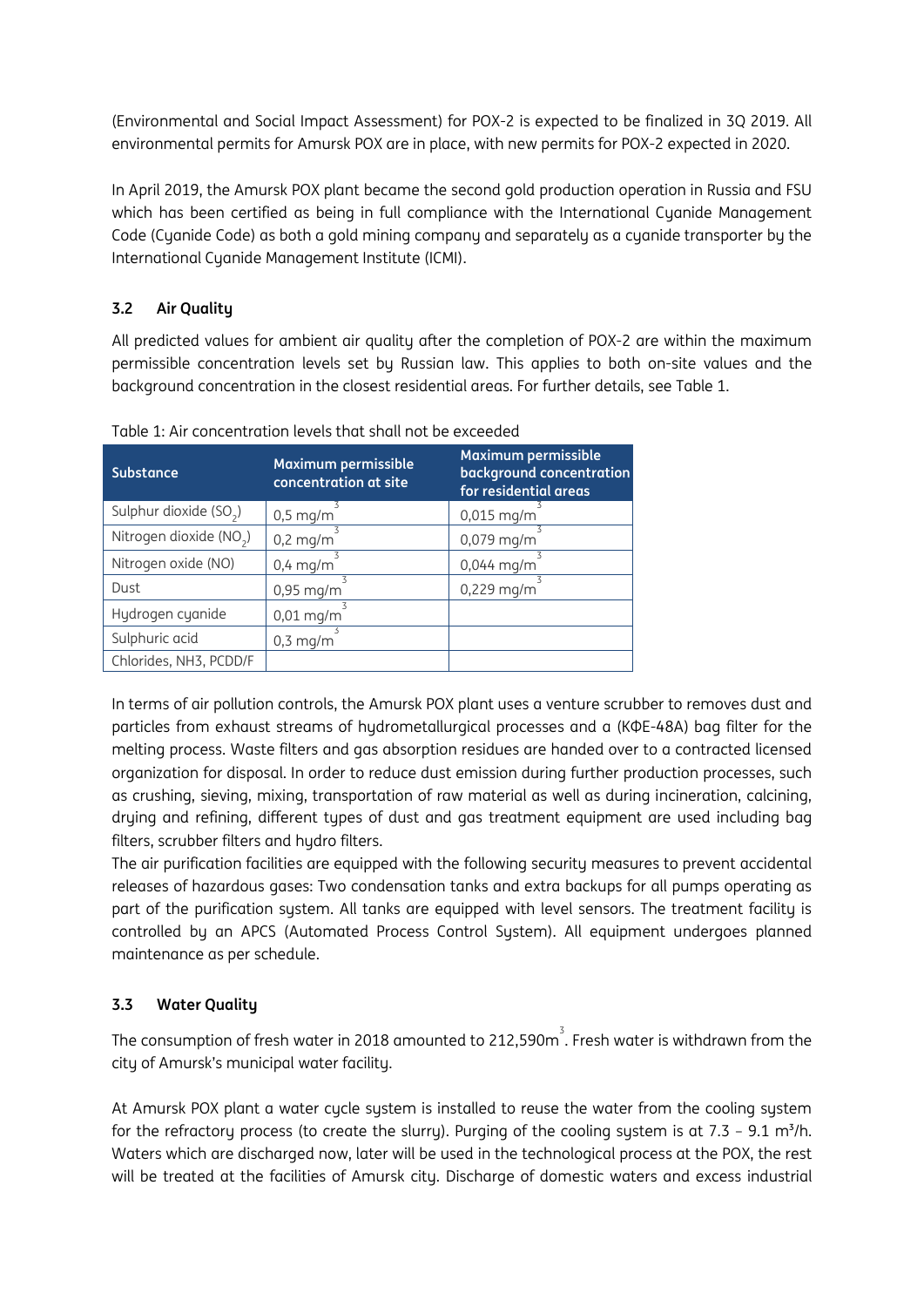wastewater is carried out through an underground sewage collector to the Amursk municipal treatment facilities. Discharge volumes are recorded via a flow meter. In 2018, discharge of industrial and domestic water was 48,560 $\mathrm{m}^3$ . The surface wastewater from the site is purified at the treatment facilities and then discharged into the surface watercourse (at Medvezhy spring). In 2018, the discharge volume of surface waters was at 15,193 $\mathrm{m}^{3}$ . Prior to discharge, waste water is analyzed for compliance with the permitted limits (see Table 2 below).

All process waters from both POX lines will be fully utilized in the closed water cycle system. The process water is cleaned using reverse osmosis technology and is then recycled. Storm drains at the cake storage are cleaned by hypochlorination technology, followed by filtration through geotubes using peat sorbent, and then discharged into the Medvezhy spring.

The following safety measures have been implemented to prevent accidental discharge of polluted waste water into environment: There is an emergency pipe for discharge of process water into sediment tanks with further cycling to the plant via the treatment area.

| Content           | (i) domestic and process waters | (ii) storm waters |
|-------------------|---------------------------------|-------------------|
| <b>Unit</b>       | Limit mg/dm                     | Limit mg/dm       |
| CN+SCN            | 0.05                            | 0.014             |
| pH                | $6 - 9$                         | n/a               |
| Arsenic           | 0.05                            | 0.0075            |
| Suspended matters | 300                             | 16.7              |
| Iron              | 5.0                             | 0.253             |
| Chlorides         | 1000                            | 256               |
| SO <sub>4</sub>   | 1000                            | 362               |
| Copper            | 1.0                             | 0.71              |
| Zinc              | 1.0                             | 0.066             |
| Manganese         | n/a                             | 0.01              |
| Oil               | n/a                             | 0.05              |

Table 2: Effluent parameters for (i) discharge of domestic and process waters and (ii) storm waters that shall not be exceeded

Table 3: Polymetals is in line with all of the below mentioned maximum permissible concentration of chemicals in the water of water bodies of drinking and household water use.

| Content  | Max. Permissible concentrations, mg/L |
|----------|---------------------------------------|
| Arsenic  | 0.01                                  |
| Lead     | 0.01                                  |
| Mercury  | 0.0005                                |
| Zinc     | 1                                     |
| Cadmium  | 0.001                                 |
| Copper   | 1                                     |
| Nickel   | 0.02                                  |
| Chromium | 0.05                                  |
| Iron     | 0.3                                   |
| Selenium | 0.01                                  |
| Silver   | 0,05                                  |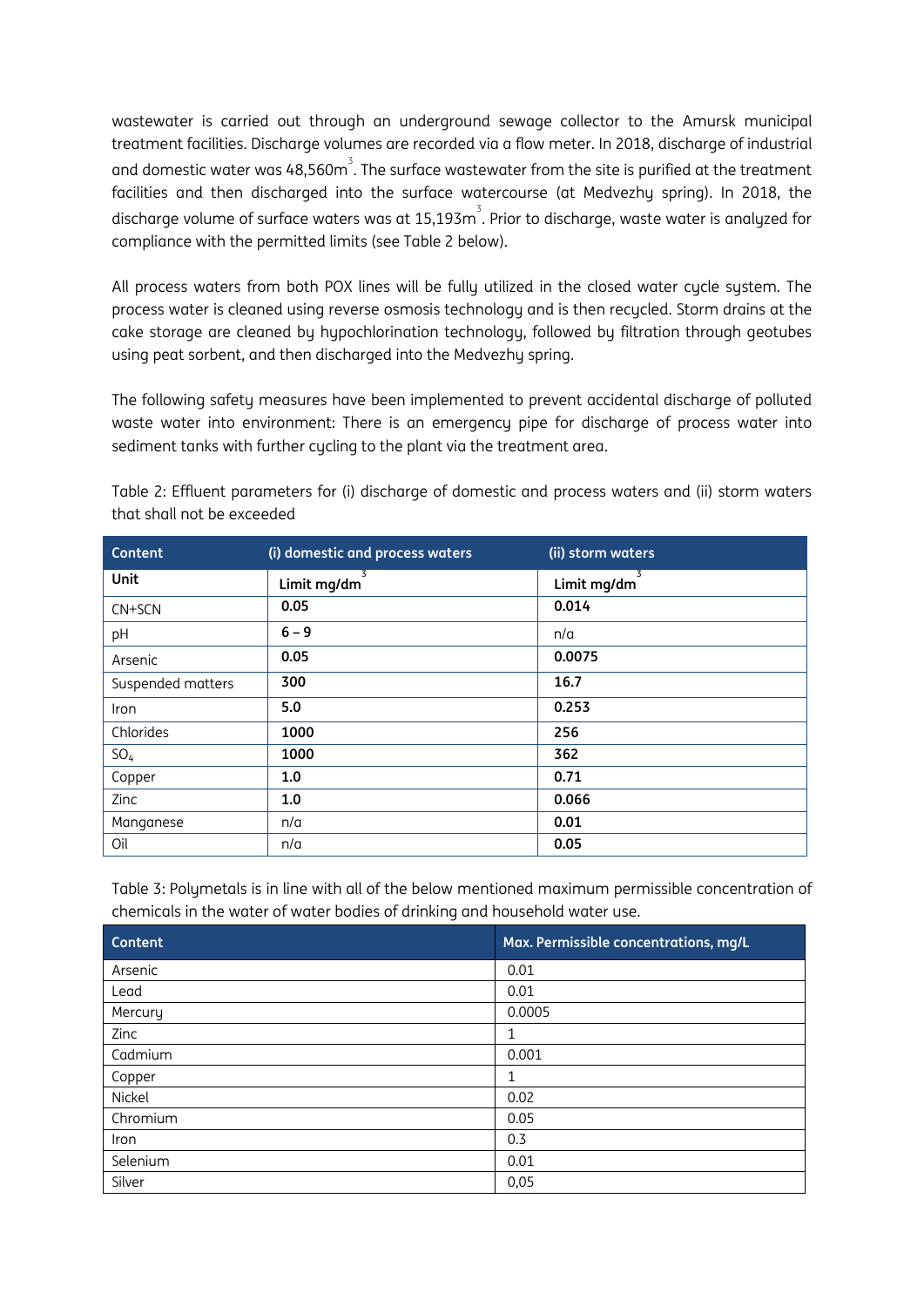| Cyanide                           | 0,07 |
|-----------------------------------|------|
| (COD) Chemical Oxygen Consumption |      |
| Chlorides                         | 350  |
| Nitrogen                          | 1,5  |
| Sulphides                         | 0.05 |
| Suspended substances              |      |

#### **3.4 Hazardous Substances**

During the extraction process acids and solvents are used to separate the gold particles from the refractory ore. At Amursk POX plant the following amounts of acids and solvents usage is estimated after the completion of POX-2:

- Sodium cyanide 270 t/year
- Sodium hydrate 114 t/year
- Sulfamic acid 114 t/year
- Calcium hypochlorite 166,5 t/year

These hazardous substances are stored in sealed package at closed storages in 20 ft containers. These containers are placed on a wood block filler to prevent water ingress. In addition, different hazardous substances are stored separately to avoid dangerous reactions with one another.

The Amursk POX plant became the second gold production operation in Russia and FSU which has been certified as being in full compliance with the International Cyanide Management Code (Cyanide Code) as both a gold mining company and separately as a cyanide transporter by the International Cyanide Management Institute (ICMI).

In addition, Polymetal has developed a corporate Cyanide Management System which will be implemented in 2019 and has fully integrated the Cyanide Code principles and standards of practice into its Health, Safety and Environmental Management Systems.

#### **3.5 Solid Waste**

The biggest amount of solid waste are semi-dry tailings. Under Russian law, this waste is not hazardous. It is classified under 5th category of hazardous waste. The tailings are transferred to storage areas and permanently stored as dry cake (as the remaining water is being filtered and reused for the refractory process). Filled areas of storage are recultivated. A monitoring system checks parameters in the ground water at wells located along the perimeter of the storage area. So far, the total amount of dry cakes per year after the construction of POX-2 has not yet been determined, but along with POX-2 a second, larger cake storage will be created.

Safety measures include the following: the foundation of the cake storage is equipped with a waterproof screen, sediment ponds for collecting storm waters (equipped with a water-proof screen on the bottom), a pumping station for cycled water coming from the ponds, treatment facilities for waste water discharged into the surface watercourse.

Apart for the dry cakes, all further waste is transferred to licensed companies. The licenses of these companies are officially published at the state agencies websites and tracked by Polymetal. Selective audits of waste treatment plants where the waste is deposited have also been conducted by the environmental team head.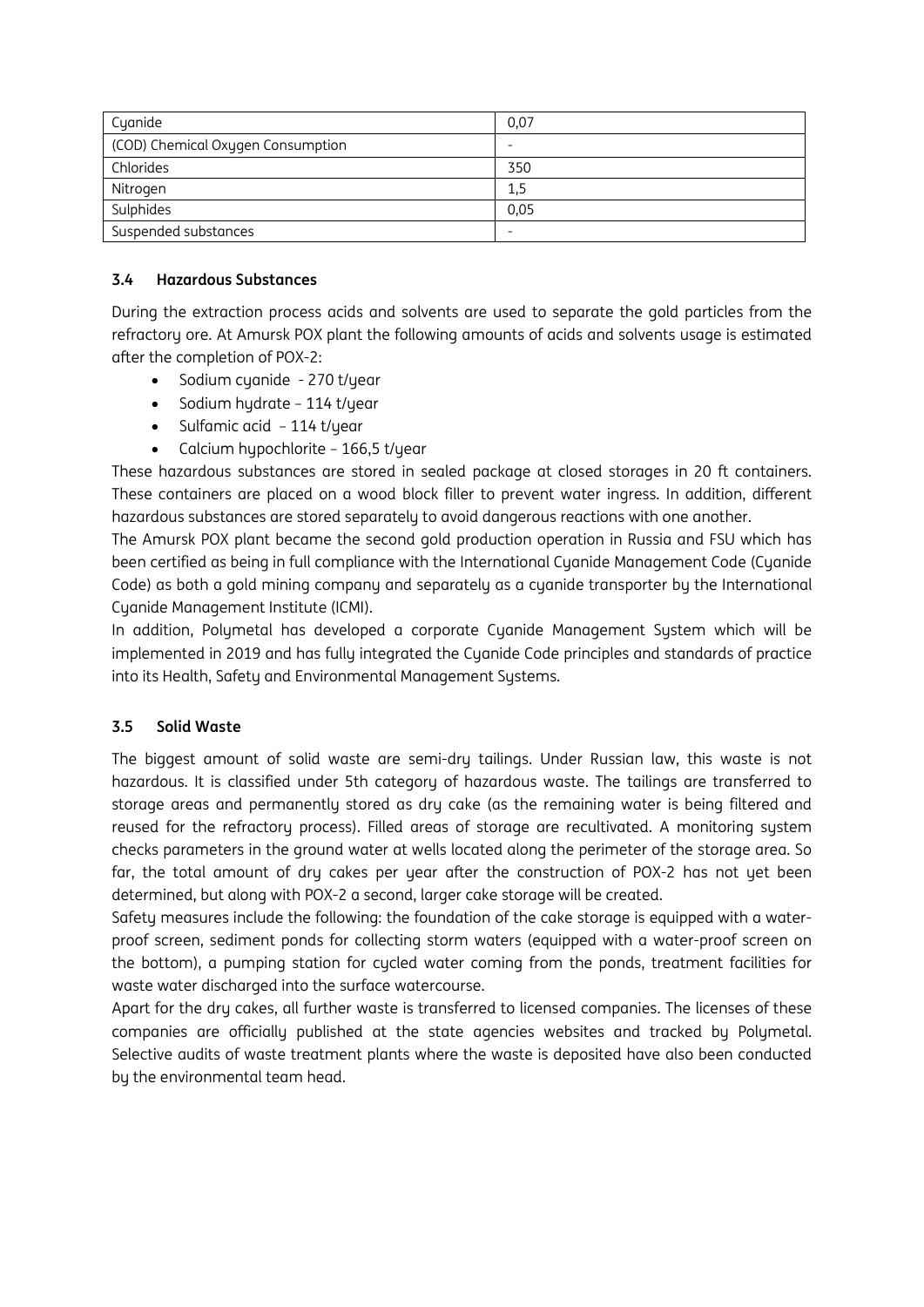# **3.6 Resource Extraction**

At POX-2 a total of 4.3 Mt of concentrate containing 9.3 Moz of gold are expected to be processed over a period of 23 years. The concentrate will be sourced from the mines Kyzyl, Nezhda, Mayskoye, and Voro.

# **4 Anticipated Social Impacts of POX-2**

### **4.1 Ambient Noise**

The construction of POX-2 is not expected to cause a notable increase in noise levels (> 3 dBA) at the production plant. The general noise levels (37 dBA during daytime, 39 dBA during nighttime) are well below permissible noise levels according to IFC's general EHS guidelines (70 dBA for commercial sites and 45 dBA for residential sites). At some locations (in the compressor shop), noise levels do exceed 85 dBA and personal hearing protection equipment is being used.

### **4.2 Occupational Health and Safety**

In accordance with Polymetal's robust safety procedures and intense training programmes across all its mining operations, at the Amursk POX plant there was only one minor accident per year both in 2017 and 2018. Emplouees of the Amursk POX plant live in the city of Amursk or neighboring towns. Some corporate apartments are also available in the city. Polymetal hires contractors for the project, but does not provide accommodation to them. However, sites for temporary buildings and structures, as well as key utilities are provided by Polymetal and the contracting organizations provide their personnel with accommodation as per the applicable Russian standards, which are largely in line with IFC and EBRD standards. The selection of contractors is carried out under the Company's corporate policy. Part of the contract is the obligation to comply with Polymetal's Occupational Health and Safety System. A potential contractor has to present all necessary permissions and the existence of a Health & Safety system. If these requirements are below Polymetal's standards, contractors are obliged to follow Polymetal's standards. Introduction safety trainings are mandatory for all employees of Polymetal and the contractors before entering the plant. An emergency response plan has been made public and was approved by the Russian Far Eastern Emergency Center. All personnel of the plant was familiarized with this plan.

In order to minimize impacts and possible risks (due to increased traffic, explosions and/or dust) for adjacent communities, Polymetal designs the process equipment based on HAZOP (Hazard and Operability Analysis) procedures that allow identification of potential risks at an early stage and ensure the implementation of preventive measures. A detailed risk assessment is scheduled for 2020.

# **4.3 Employment**

The installation of POX-2 is expected to create approximately 400 new jobs by 2023. More than 50% of these jobs are going to be engineering and technical employment opportunities. Polymetal is focused on providing employment opportunities to the local population and has been operating a training centre in Amursk since 2016 which offers 52 licensed qualification programmes.